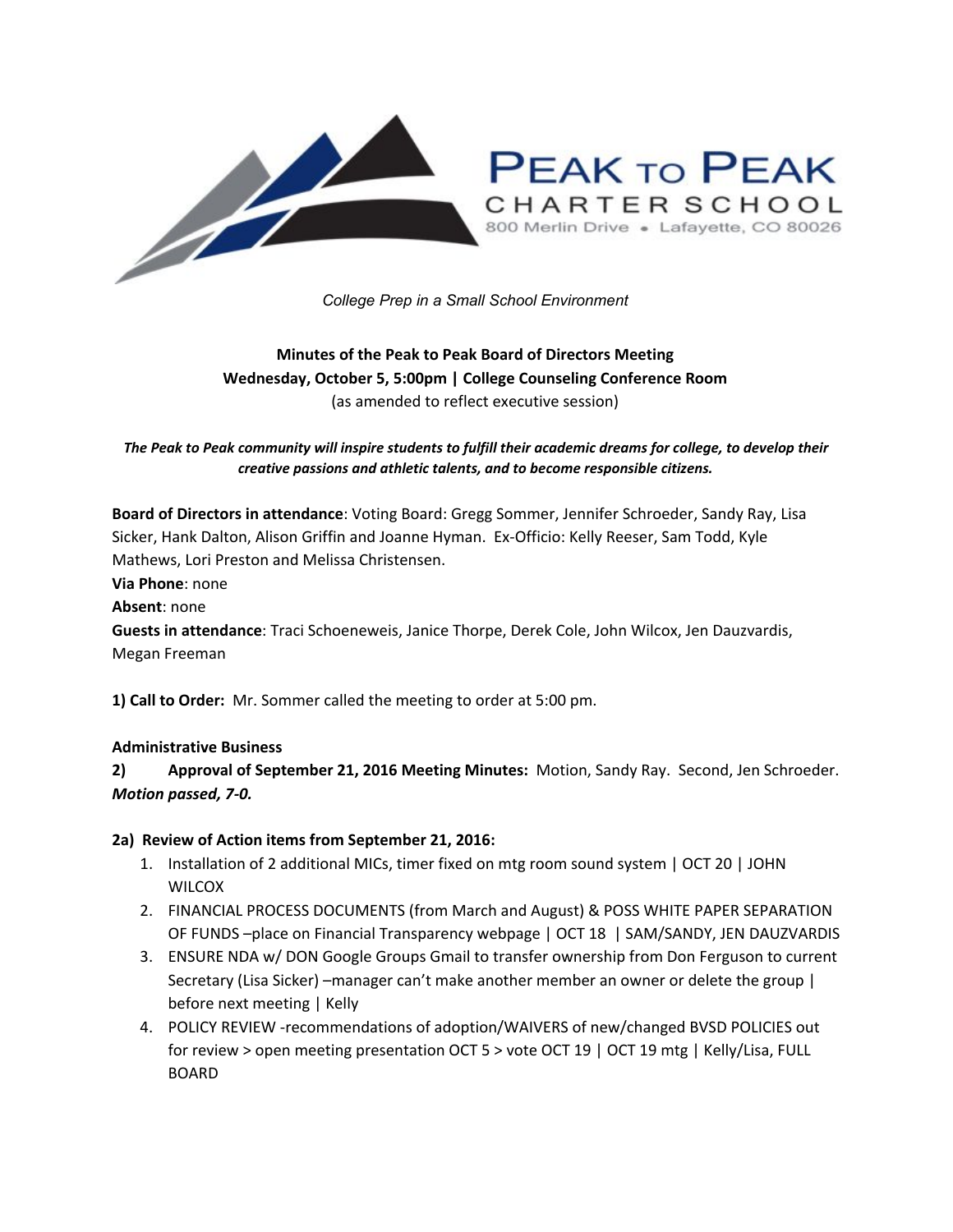- 5. ASSESSMENT COMMUNICATION PLAN SEP 29 -develop | Sep | Communications Subcommittee, Principals
- 6. COMMUNITY GATHERING, other Enhance Community Relations specific items –Sep 29 Board Parent Working Group with Jen Dauzvardis; doodle poll for next meeting date; craft and send Oct 24 7pm Community Gathering invite starting OCT 1; Jen and Joanne to overview Community Gathering plan at Oct 5 meeting | OCT | JEN Schroeder, JOANNE, LISA, JEN Dauzvardis
- 7. 2<sup>d</sup> STRAT PLAN GROUP MEETINGS -email announcement next week + BOD Calendar slot working session | this week | KELLY, TRACI
- 8. STRAT PLAN/KPIs –call to community members developed | SEP 29 | ea. of 4 groups
- 9. MILL LEVY RESOLUTION | OCT 19 | FULL BOARD
- 10. SHARK TANK -6-12 interest at Peak to Peak; consider funding & judging panel| OCT | KYLE, LORI, ALISON, GREGG
- 11. Review BUDGET / CAPITAL PRIORITIES / TRACK | NOV | FULL BOARD
- 12. Discuss EMPANELING OFFICERS earlier | FEB, after Election Committee meets | FULL BOARD
- 13. Discuss whether a BOARD ASSESSMENT will be undertaken | NOV 16 | FULL BOARD
- 14. FOOD SERVICES FOLLOW UP ON PARENT COMMENT | OCT 19 | CHERYL SACK AND ELIZABETH **BEGLEY**

## **2b) NDA**

## **Public Comments**

- Megan Freeman -Commented that she feels parents making comments during the public comments portion of board meetings should use the communications pathways.
- Kyle Mathews -P2P X-Country Team #2 in NATION! \* High School conferences October 6th and 7th.

## **EDE Report -Kelly Reeser**

Strategic Plan

- Four groups are working on additions / changes to KPIs.
- There is a community feedback opportunity at the October 24th Community Gathering.
- Staff input on KPIs will be taken through the new Tableau Platform.
- There is possible consideration of addition of OECD PISA test as a High School student measure.
- The next group meetings will be held during the school day to better facilitate staff attendance.
- It was raised that perhaps there could be better community outreach by informing them of the work on the Strategic Plan through Weekly Digest Announcements and other venues.
- Board members, look for a Doodle Poll from Jen Schroeder to schedule a Strategic Plan Board work session.

# **EDO Report -Sam Todd**

- Transfer of property back to Peak to Peak (after completion of build out) occurs within the week.
- Capital Priorities List is ready, will be scheduled for a November board meeting.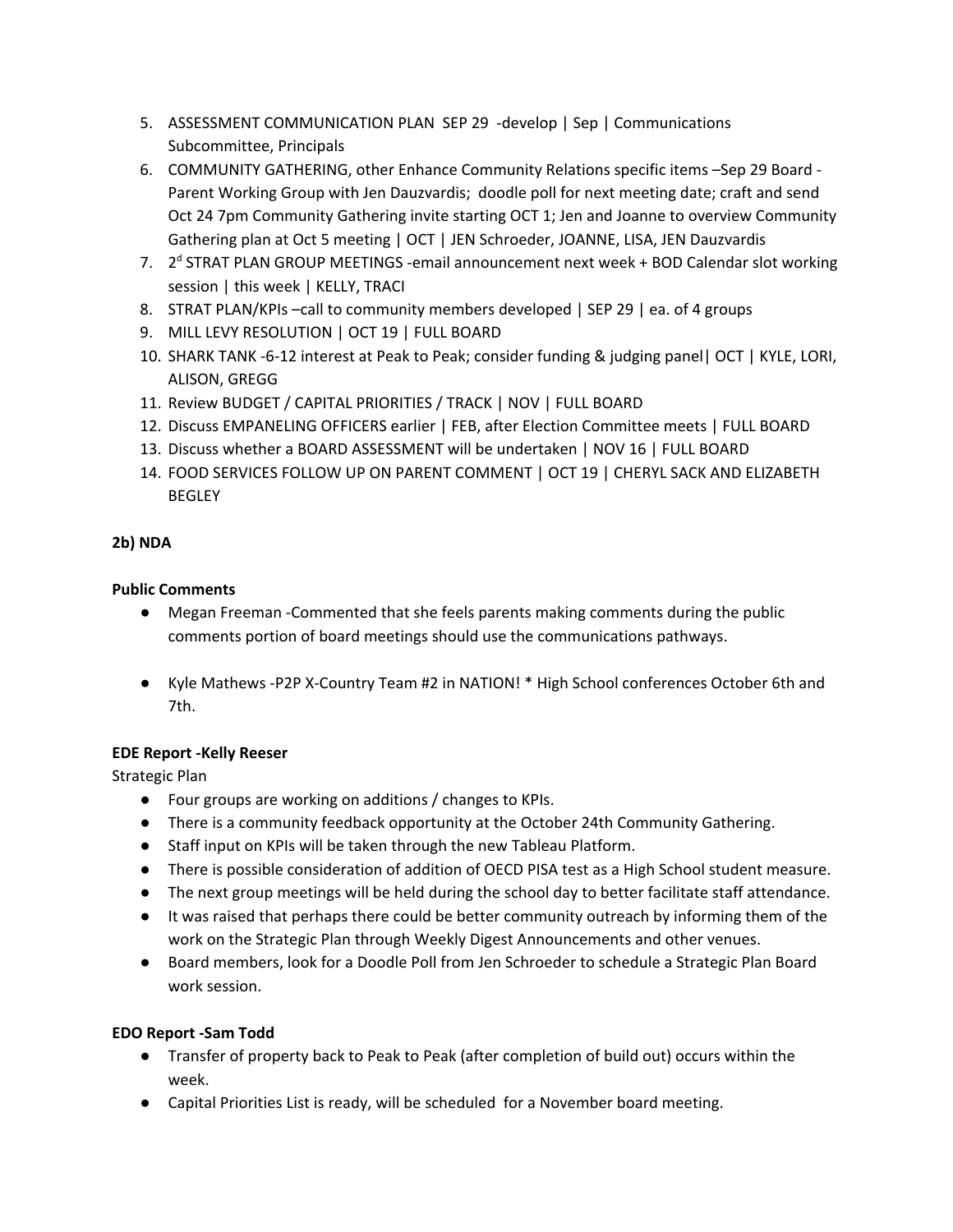- Our annual audit went well with one dedicated auditor. School approvals have been given, just waiting for a final document after the CLA internal document review, and a last review by our Accountant, Louise Peng, to ensure accuracy of any changes.
- Implementing updated Fair Labor Standards Act [FLSA] provision, which raises the salary at which non-exempt status (overtime exemption) applies, by tracking hours with a pilot group, and working through from a managerial standpoint. This becomes part of the budgeting process next year.
- In response to a query on whether this is being delayed in Washington -Possibly. Not everyone (at implementation workshops, etc.) agrees on how to implement the new non-exempt status.
- It was asked what the amount accrued to last year for build out expenses is, and answered that the amounts accrued back into 2015-16 are \$60,999 for the build out, \$51,180 for the tennis courts, and \$10,999 for the Cal-Wood elementary trip, and we can then expect the S&P days cash on hand calculation to be over 95.
- In response to questions, it was clarified that nothing in the current budget is dependent on the operations mill levy being approved.
- It was asked when S&P financials will be submitted and answered that it will be initiated as soon as we get the outside annual audit back.
- Additionally, Sam Todd is working on his EDO goals with Sandy Ray, Treasurer, and Gregg Sommer, President, and will send out to the full board.
- Comment: In a related update, Gregg Sommer, President and Jen Schroeder, Vice President, are also working on EDE goals with Kelly Reeser, which will also be sent out to the board soon.

## **BUDGET OVERVIEW -Sam Todd**

- The Finance and Budget Committee [FBC] meets on the 24th to review the budget and make a recommendation to the board.
- Capital construction came in 47k higher.
- Overall revenue increased 52k from the preliminary budget.
- Expenses
	- minor changes across the board
	- saved 12k in benefits and support, added a bit
	- up 11k in facilities because of insurance premiums and one-time costs of 5k increase in gym floor refinishing and 5k increase in major renovations
	- net change in balance 12k higher
- There was a comment that when reviewing there are many changes from prior budget, and If anyone has any suggestions on making it easier to read, etc., please bring forward. Also, if comparing prior years, there were times it changed, making it hard to compare, but going forward it will be fixed (stationary) -the numbers of the "final approved budget" will never change on the roll up budget on the first two pages, but can't do that on the personnel pages.
- One EDO goal is a financial dashboard by Sam for the board.
- Another goal is the JD policy folder materials being used to develop a board finance references.
- The Friends budget will be updated on November 2nd since we have separated them.
- Friends budget -2015-16 numbers are not actuals, but budget numbers. You can now see year over year how they have changed.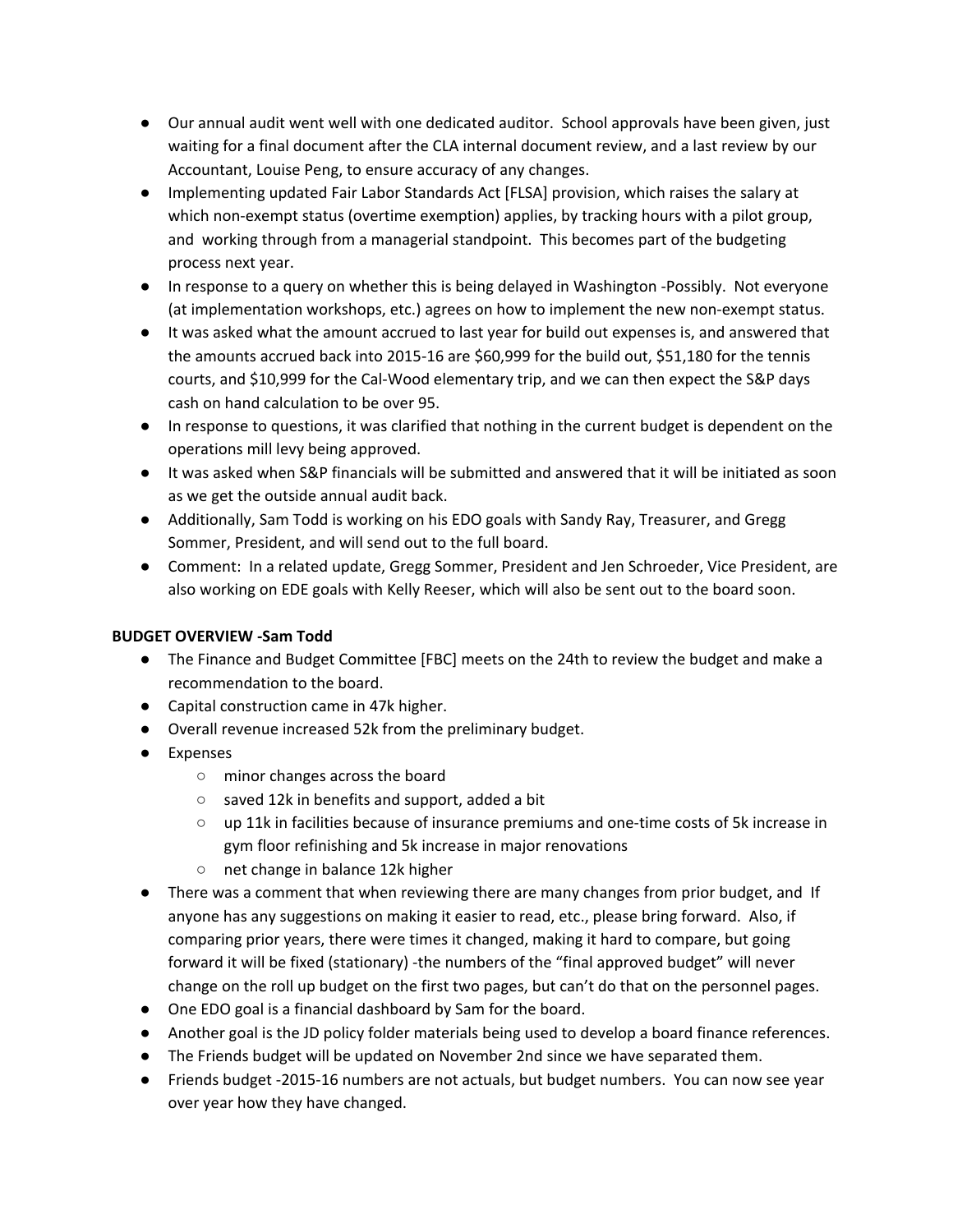### **POLICIES -Lisa Sicker, Kelly Reeser**

Several policies were changed or added by BVSD and were reviewed by EDE Kelly Reeser and board member Lisa SIcker with input from EDO Sam Todd, HR Director Kristianna Vedvik, and Principal and School Safety Coordinator on policies pertaining to their areas, with the following recommendations and considerations given to the full board for consideration:

Recommended retention of the following policies, where we do not have separate or differing systems than BVSD in place, to ensure compliance with any federal, state and local laws and regulations by coming under the BVSD umbrella.

- ADC Tobacco-Free Schools (\*note ensure notice requirement is met with signage on school building, and mention in handbooks, on bulletin boards, and for staff meetings.
- GBEA Staff Ethics / Conflicts of Interest
- GBEBA Staff Member Dress
- GBEB Staff Conduct (and Responsibilities)
- GBGA Staff Health
- GBEC Alcohol and Drug-Free Workplace
- GBEBC Staff Gifts and Solicitations
- GBJA Disclosure of Information to Prospective Employers
- GBGAA Staff Training in Crisis Prevention and Management
- GBGAB First Aid Training
- AC-E3 Guidelines Regarding the Support of Transgender and Gender Nonconforming Students
- AC-E4 Gender Transition Plan
- AC-E5 Gender Support Plan
- AC-E6 Student Gender, First Name and/or Middle Name Change Request

Recommended waiver of the following policies for, and with, the noted considerations:

- GBB Staff Involvement in Decisionmaking -current waiver ABB can remain in place, renamed as GBB, as BVSD's updates pertain specifically to their systems, e.g., elected v. appointed committee members
- GBGB Staff Personal Security and Safety -retain BVSD language, replacing only Peak to Peak control, e.g., EDE in place of Superintendent
- GBJ Personnel Records and FIles -substitute waiver policy reflects Peak to Peak's system, as the School has its own hiring and HR system, separate from the District
- GBK Staff Concerns / Complaints / Grievances & GBK-R Regulation
- GCG/GCGA Part-time and Substitute Professional Staff Employment/Qualifications of Substitute Staff -substitute waiver policy for previous version exists
- GBGD Workers' Compensation -retain BVSD language, replacing only Peak to Peak control, e.g., School in place of District; must be waived as the School has its own Workers' Comp plan, separate from the District
- GBGF Federally-Mandated Family and Medical Leave Act -retain BVSD language, replacing only Peak to Peak control, e.g., School in place of District; must be waived as the School has its own Workers' Comp plan, separate from the District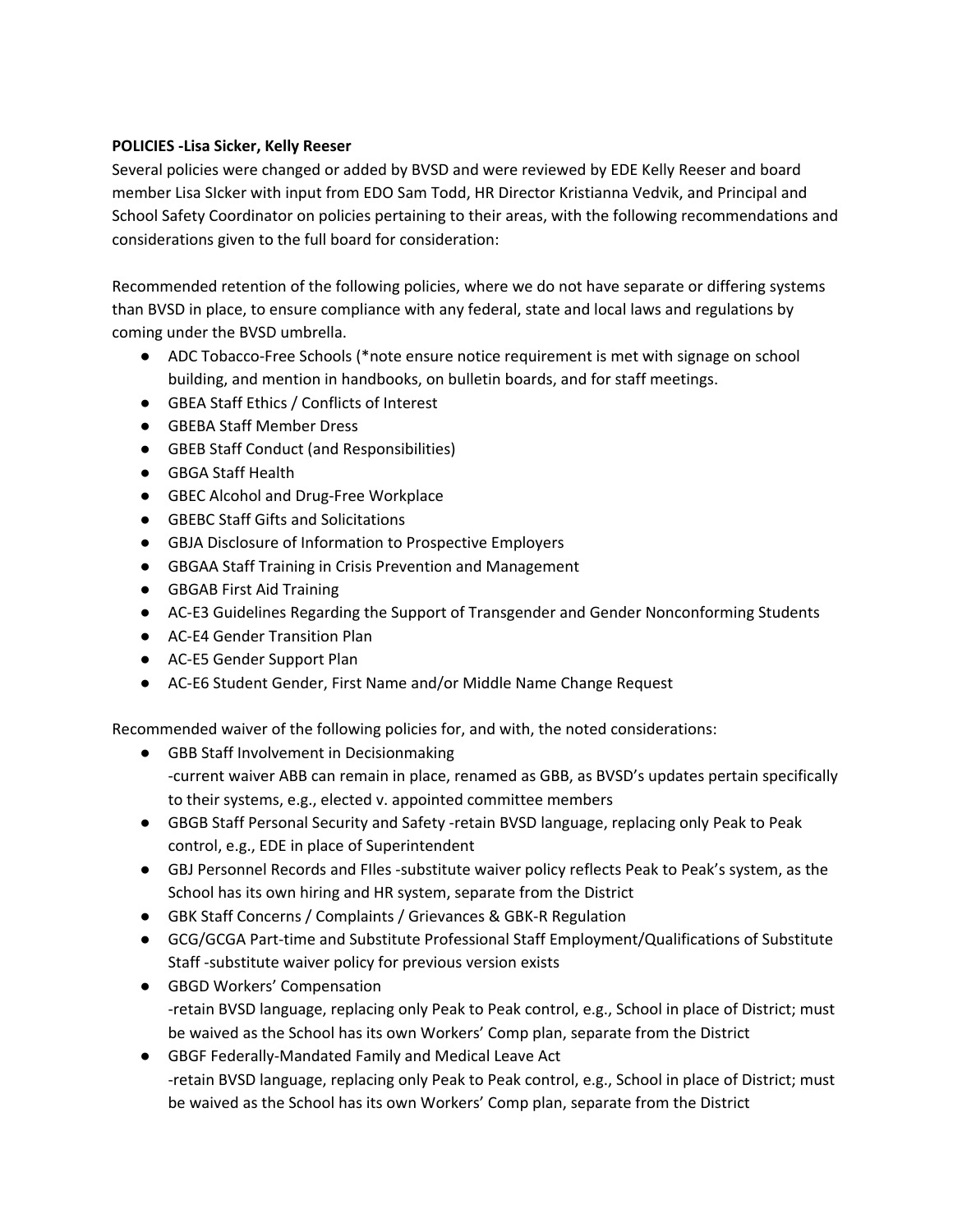- ADF-R Wellness Policy: Nutrition and Physical Activity Regulation -retain substantially the same language as BVSD policy; must be waived with a replacement policy, as the School is its own Food Authority, and does not participate in the BVSD School Food Program (BVSD lunch program)
- DJ-DJE Purchasing and Contracting & DJ-DJE-R Grant Purchasing and Contracting Regulation -retain substantially the same language as BVSD policy with lower purchasing triggers; must be waived with a replacement policy, as the School has its own Finance and Operations
- IGDA-E2 Application for Student Organization -waive with substitute policy as the School has its own systems, separate from BVSD for Student **Organizations**
- IKA-IKAA-IKAB-E6 State Assessment -waive with substitute policy as the School has its own systems, separate from BVSD for Student **Organizations**
- JECC-R Open Enrollment Procedures and Information 2016-17 -maintain Peak to Peak existing waiver policy, as it has its own specifications for Open Enrollment, unique to the School, and BVSD policy only changes to include descriptions of each charter school OE specifications
- KDB-R, KDB-E Guidelines for Responding to Public Requests for Information -substitute waiver policy in place substantially retaining district language to comply with associated laws, but changing ownership from District to School and allowing for further development of School guidelines to protect the School's records and protect from interference of school operations, as permissible within governing laws
- KI-R Visitor Management Procedures -substantially retain BVSD language, mainly replacing only Peak to Peak control, e.g., School in place of District, and accounting for any physical facility differences; must be waived as the School manages and maintains its facilities separately from the District

# **COMMUNICATIONS -Jen Schroeder, Joanne Hyman**

- Four parents and Jenn Dauzvardis attended, with board members Jen Schroeder, Joanne Hyman, and Lisa Sicker for an
	- a. overview of communications
	- b. understanding of communications pathways
	- c. discussion of improved communications
- Further work to develop Community Gathering agenda and process; invitation to join Communications Committee.
- Considering development of school-wide communications group to be continued by Jen Dauzvardis.

-discussed the idea of parallel work, though the timing of school-wide communications planning wasn't quite ready

● In response to a question about what is in place to let everyone know the Community Gathering is happening, it was explained that the invitation will be in this week's and subsequent Weekly Digests, the website slideshow, school calendar, board calendar, outdoor signs, etc.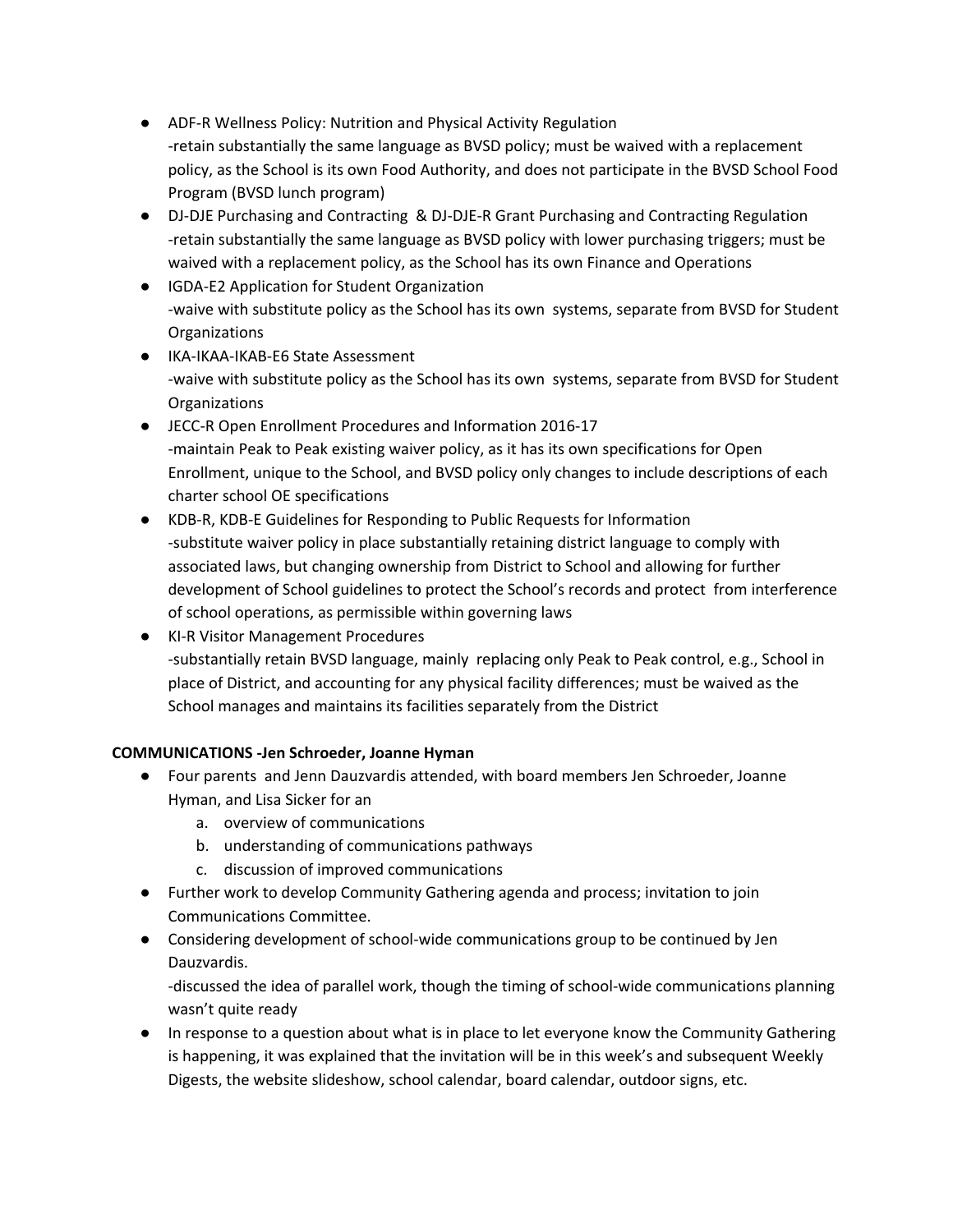- In response to a question, it was explained that the Committee is looking specifically at Board communications in ad hoc committee, then considering longer run overall communications led by school staff and administration.
- When asked, it was clarified that the community gathering topics are: operations mill levy vote, strategic plan update, communications pathways informative piece -where we could also positively reframe perceptions of Communications Pathways.
- It was also discussed at the meeting that there are easier and more ways to submit comments and questions, e.g., automated web submission.
- In response to a question about Communication Committee's further recommendations on responses to community members comments at meetings and in emails, it was noted that we should validate that parents are appreciated for participating in our process and engaging, then direct them to the appropriate staff. Jen Schroeder and Gregg Sommer will meet to further discuss this.

## **Future Meeting Topics, Wrap up -Full Board**

- November 2 auditor presentation on our annual outside audit
- Capital Needs List vote on November 30
- Further comments on policies at October 19 meeting, vote November 2
- Alumni activities discussion added to November 30 meeting
- November 30 at 8:00 am will be the last Board meeting of calendar year.

#### **Action Items Review**

- 1. FINANCIAL PROCESS DOCUMENTS (from March and August) & possible WHITE PAPER on SEPARATION OF FUNDS (donations) post to Financial Transparency website page for Accountability Committee to link to in Family Survey Report | OCT 18 | SAM, JEN DAUZVARDIS
- 2. SCHEDULED Installation of 2 additional MICs, timer fixed on mtg room sound system | OCT 20 | JOHN WILCOX
- 3. COMMENTS on NDA w/ Don Ferguson | by OCT 19 | LISA, FULL BOARD
- 4. COMMENTS & DISCUSSION on POLICY recommendations of adoption/WAIVERS | DISCUSSION OCT 19 mtg | VOTE NOV 2 meeting | KELLY/LISA, FULL BOARD
- 5. COMPLETE | ASSESSMENT COMMUNICATION PLAN -develop | SEP | PRINCIPALS
- 6. COMMUNITY GATHERING ANNOUNCEMENT -**Weekly Digest** -board & all school sections + **Website** -scrolling banner, news, Calendar, Board Calendar + **Outdoor Signs** | OCT 7, 14, 21 | JEN SCHROEDER/JOANNE HYMAN, TRACI SCHOENEWEIS, JEN DAUZVARDIS
- 7. OTHER COMMUNITY RELATIONS ENHANCEMENT items | OCT | LISA
- 8. COMMUNICATIONS BOARD-PARENT WORKING GROUP with Jen Dauzvardis Doodle Poll for next meeting date | by OCT 14 | JEN SCHROEDER, JOANNE HYMAN
- 9. 2<sup>d</sup> STRATEGIC PLAN GROUP MEETINGS -email announcement | by OCT 14 | KELLY
- 10. STRATEGIC PLAN BOD WORK SESSION -Doodle Poll | by OCT 14 | JEN SCHROEDER, TRACI **SCHOENEWEIS**
- 11. STRATEGIC PLAN/KPIs –informational and invitation piece to community members in Weekly Digests | OCT 7, 14, 21, 28, NOV 4, 11, 18 … | at Community Gathering| OCT 24 | COMMUNICATIONS COMMITTEE, KELLY, TRACI SCHOENEWEIS